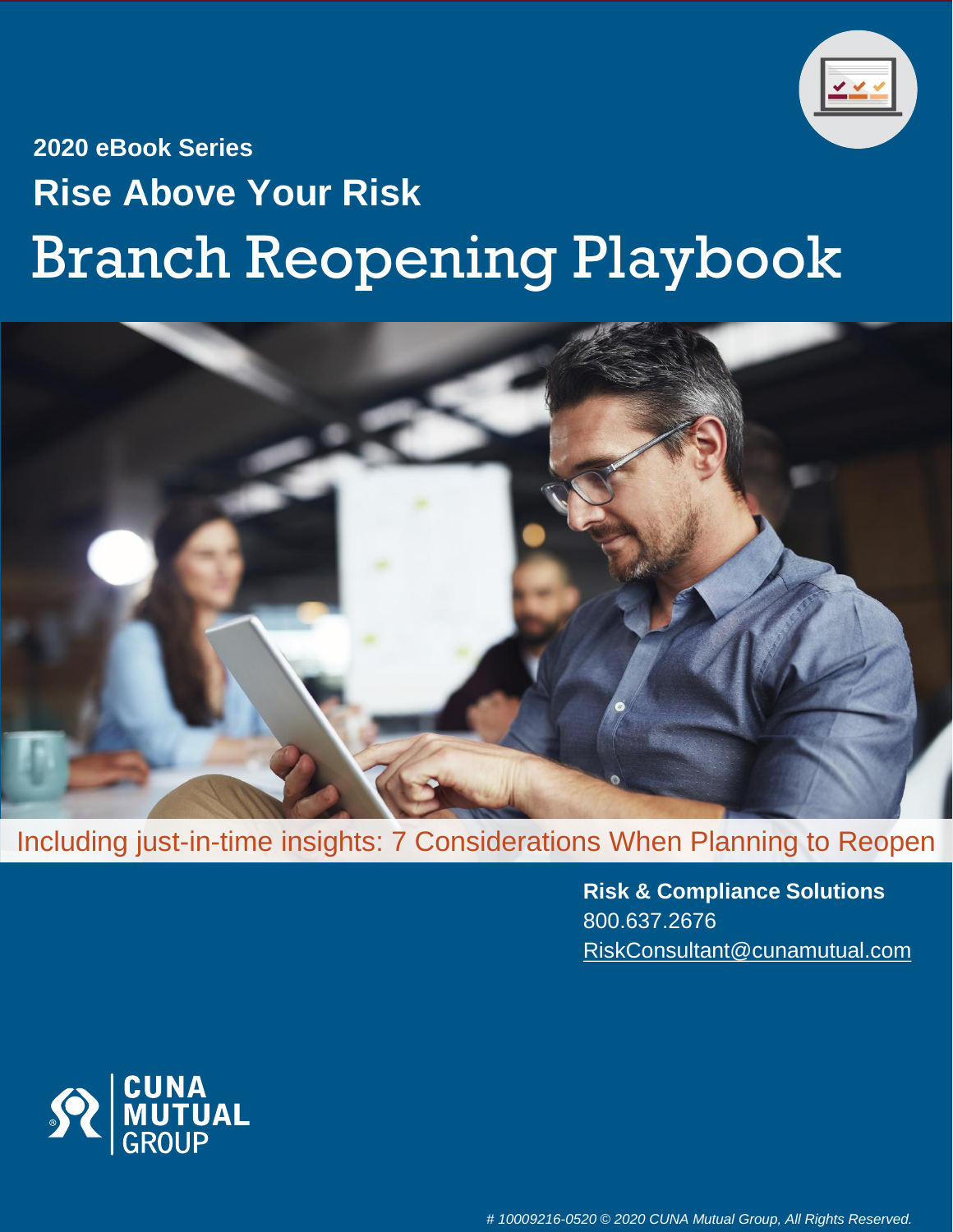

# **Branch Reopening Playbook** and Risk Overview

#### What Credit Unions Should Be Considering



**considerations when planning to reopen**

- 1. Ensure compliance with federal, state, and local government orders
- 2. Manage employee concerns and communication
- 3. Implementation of administrative policy controls
- 4. Revisit workplace design
- 5. Consider screening protocols
- 6. Availability of personal protective equipment (PPE)
- 7. Guidelines for workplace cleaning



**Risk & Compliance Solutions 800.637.2676** riskconsultant@cunamutual.com With state Shelter-in-Place Orders expiring, credit unions should focus their efforts toward how to best reopen locations, while safely serving members, and bringing employees back to the workplace.

A purposely gradual effort should be made to reduce restrictions, and safeguard against further infection. The goal of reopening and maintaining a branch that is safe for members and employees alike should be based on a hierarchy of controls, rigorous communication, and continuous monitoring of the situation.

Making the decision to reopen offices and preparing to bring employees back to the workplace could be one of the most critical decisions you'll ever have to make.

#### Challenges will exist **7**

Spending time considering and implementing policies, procedures, and controls should help ensure your organization is well equipped to handle the transition efficiently while working through these and other challenges.

**Office / Branch Priorities –** You should have a clear understanding of the priorities in which you would like to open offices and branches.

And, reopening may not mean serving every member all at once. A phased approach could be based on geography, by member type, by transaction type, or it could be by intent. For example, some might only allow potential members to use their branches during the initial phase and some are keeping lobbies open only for existing members. Others might decide to just open to handle those transactions that cannot be completed through mobile or online.

**Member resistance** – Whether it is complying with wearing facemasks, or taking their temperature to enter a branch, or being reluctant to adopt the use of digital channels for some transactions to limit face-to-face interaction; your credit union must determine how your members will respond without putting staffing models at risk.

**Monitoring and tracking hours** employees are working outside of the office – especially those who aren't salaried and are non-exempt.

**Safe Work Environment -** Employee health and safety should remain a top priority – ensure the workplace is suitable for getting the job done without posing undue risks. What physical changes will be needed to make the workplace safer – space configuration; temporary partitions; office hygiene; and health-conscious messaging for behavior reminders for staff/members.

**Security** - Wearing masks will likely present a problem for physical security coming in the form of increased robberies, impersonation fraud, and even abusive members and threats.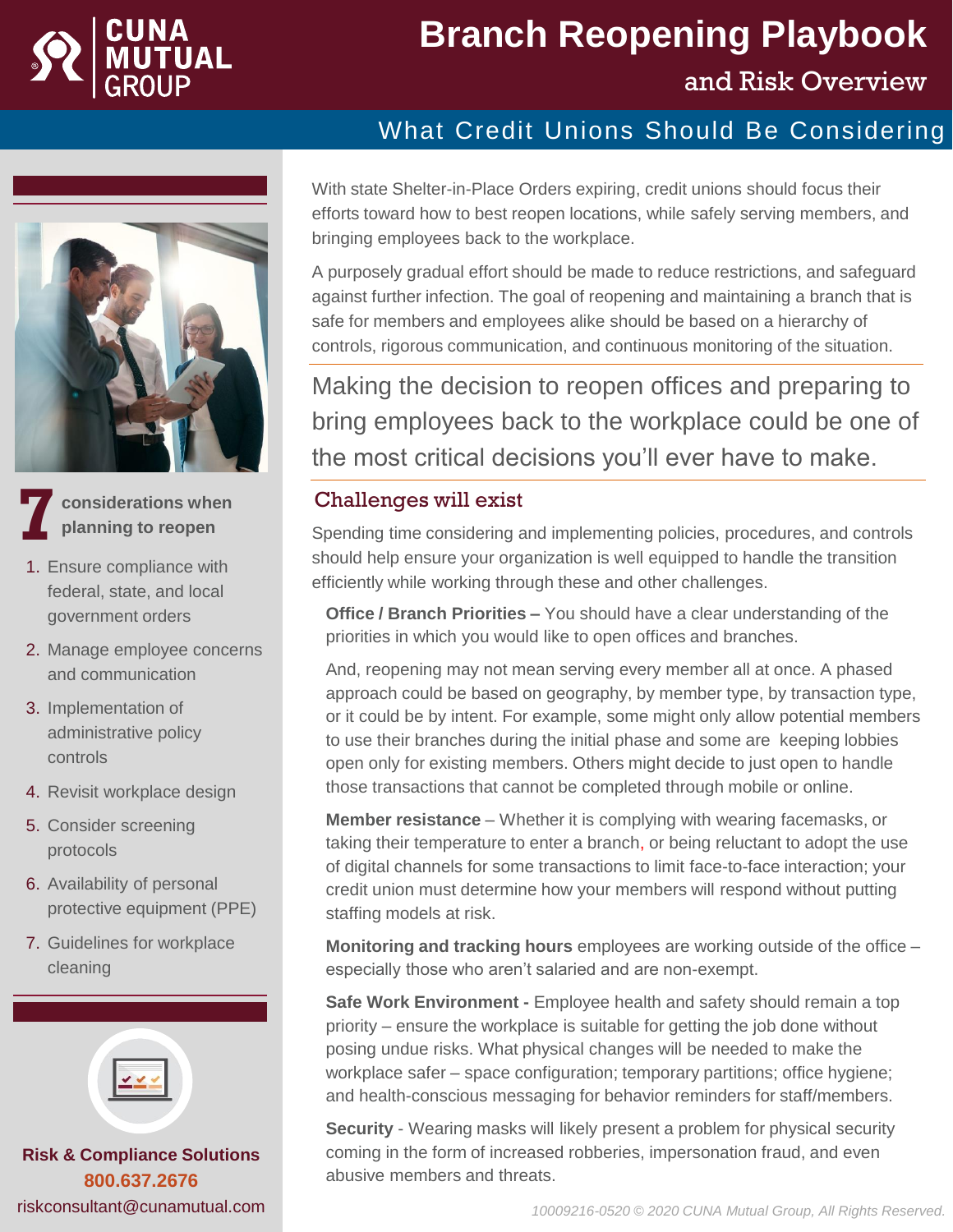## Ensure compliance with federal, state, and local government orders **1**

Reopening will be jurisdiction-specific, subject to compliance with all state and local directives as well as any industry-specific requirements.

Monitor the lifting of government Shelter-in-Place Orders to determine appropriate time frames, and phases for returning to work. The White House recently issued guidelines for "Opening Up [America Again." The guidelines set forth three phases to reopen state economies, with each ph](https://www.whitehouse.gov/openingamerica/)ase

lasting a minimum of 14 days. These guidelines however do not supersede applicable state and county health orders. Just as the shutdown orders were enacted on a state-by-state basis, it appears reopening orders will follow a similarly varied approach, creating challenges, especially for credit unions who are multi-state employers.

As individual states and localities work through their various approaches to reopening, there are some general strategies that credit unions should consider as part of their reopening plans. Efforts should be made to review and comply with CDC and OSHA guidelines on safe practices in the workplace.

Each state and regional reopening pact will be unique with specific conditions and limitations possibly pertaining to credit unions within their borders. It will be important for credit unions to carefully review state- and locality-specific orders and consult with legal counsel when questions arise.

## Manage employee concerns and communication **2**

Credit unions will need to navigate through and consider multiple steps in their communication plan as they move toward reopening. A central focus should be paid to managing fears as both employees and members consider the ramifications of returning to a branch.

Set clear expectations that you will be sharing facts, not opinions related to COVID-19. You have a responsibility to provide all stakeholders with honest and accurate information, and at no time should the credit union staff or leadership be sharing personal points of view.

It is also important to provide assurances that you are reviewing your state(s) data and will implement necessary changes accordingly. Commitments should be made that you are making every effort to not put anyone in jeopardy, and that all decisions are being made with employees in mind.

Prior to reopening, a determination of which groups of employees will be allowed to return to work first and when should be made. Special consideration should be paid to potentially vulnerable individuals as defined by the [CDC](https://www.cdc.gov/coronavirus/2019-ncov/need-extra-precautions/index.html). To the extent these employees can continue to successfully work remotely, they should be allowed to do so.

For those who will be returning to the workplace…every effort should be made to contact those individuals and inquire or interview about any specific concerns or fears they may have. Consider if the concerns expressed have already been addressed in your reopening plan, or if additional steps and/or safeguards are necessary. Engaging in these types of conversations prior to reopening may avoid or minimize the likelihood of escalation or misunderstandings.

Ultimately credit unions need to communicate that you will make every effort to operate in a safe and productive manner, while understanding the need to adjust the environment should things become unsafe for your employees.

As an employer, **consider the various employee legal entitlements** such as those imposed by EEOC, ADA, FMLA, OSHA, NLRB, Workers' Compensation policies as well as how those are impacted by new legislation such as FFCRA (Families First Coronavirus Response Act), when responding to employee concerns. Reporting procedures to express any concerns related to safety concerns or these protections should be clearly communicated to all employees and be documented in policy.

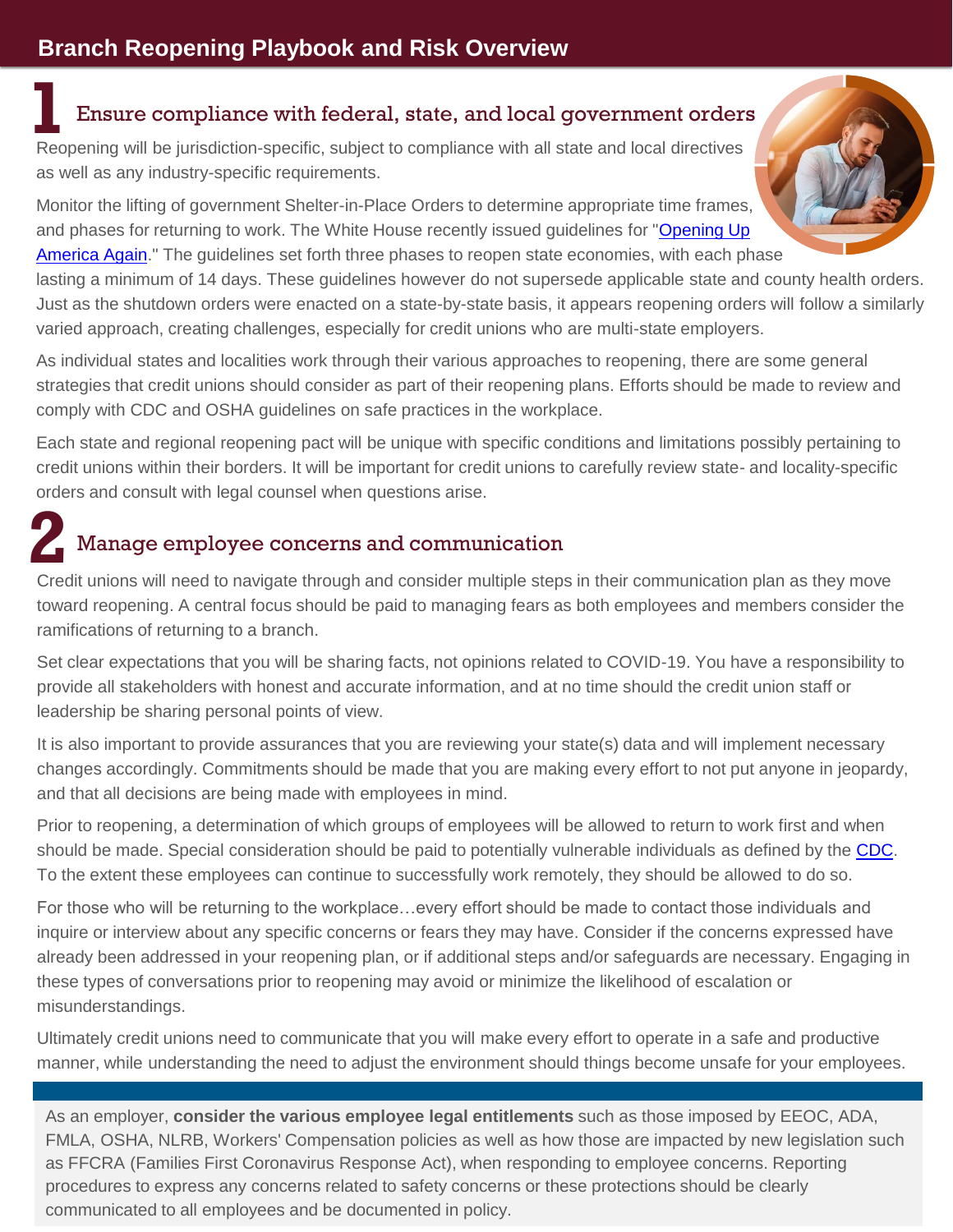## Implementation of administrative policy controls **3**

There may be significant liability risk from lawsuits stemming from efforts to reopen certain locations. Credit unions should follow official federal, state, and local agency guidance while completing a comprehensive review of existing policies and consider filling certain gaps related to safety protocols to help prevent the spread of COVID-19.

**Flexible scheduling, staggered start times, remote work and leave policies** should be created to allow employees to stay home to care for sick family members or care for children if schools and childcare facilities remain closed. Actively encourage sick employees to stay home without fear of reprisal.

**Social distancing policies** should be documented and regularly prioritized. These should encourage employees to maintain six feet from others whenever necessary, avoid handshakes, prevent congregation in common areas, discourage or eliminate all unnecessary travel, strongly advise employees to bring their own lunch, and limit all workplace-sponsored social or professional large gatherings. Many of these provisions may also be subject to state or local guidance.

All **workplace visitor policies** should be reconsidered, with accessibility being limited to key vendors and third parties that are pre-approved by credit union management.

Updated **communication policies** should urge employees to avoid in-person meetings whenever possible and promote the use of virtual meetings, internal chat functions, and email.

**Workplace hygiene standards** should be consistently emphasized and communicated via health-conscious messaging and signage throughout the organization. The workplace hygiene standards should include but not be limited to:

- Washing hands often with soap and water for at least 20 seconds. If soap and water are not available, use an alcohol-based hand sanitizer.
- Avoid touching eyes, nose, and mouth with unwashed hands.
- Cover your cough or sneeze with a tissue, then throw the tissue in the trash.
- Clean and disinfect frequently touched objects and surfaces.
- Stay home when you are sick perhaps the most important message you can give to employees.

#### **Plan & Policy**

Credit unions should develop a written virus and disease control response plan to highlight the items listed above as well as other mandated practices employees should follow to inhibit the spread of COVID-19 as well as other infections within the workplace and community.

Two specific template policies are available within the employment practices risk management hub, [www.epl-risk.com:](http://www.epl-risk.com/)

- 7.11.1 Virus, Bacteria, and Disease Control" and
- 7.11.2 Social Distancing"

The website portal also provides practical and actionable resources including articles, checklists, and other template policies focused on the most relevant legislation, employment, and workplace trends.

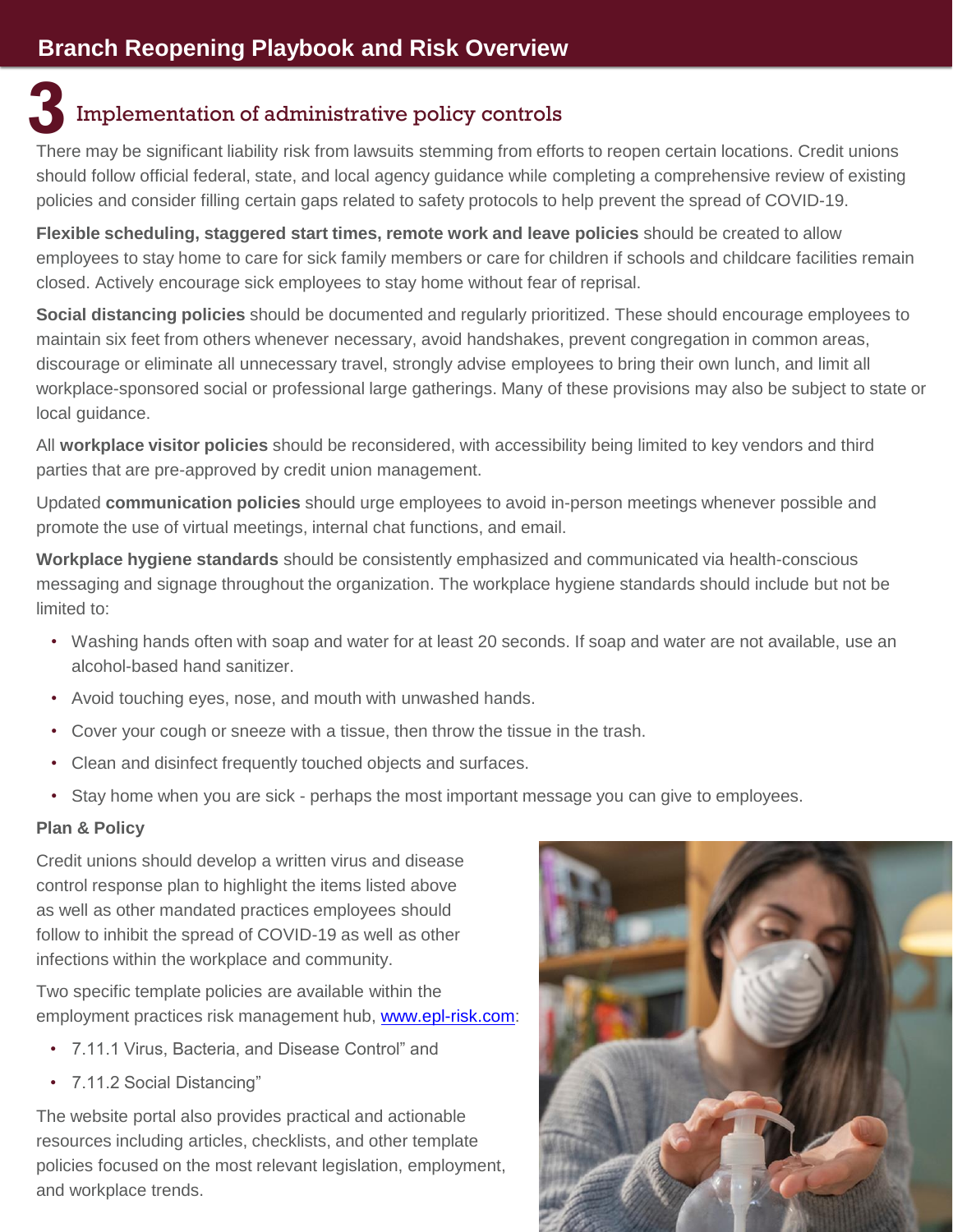## Revisit Workplace Design **4**

Credit union workplace environments will need to be updated in response to the COVID-19 pandemic. Employees will hesitate to return to an office that doesn't feel safe, and many high-density workplaces with shared spacing will need to be modified. This may include new layouts in the space to help promote six feet of social distancing, as well as adding new elements to workstations, like glass partitions or higher cubicle walls.

The guiding principles behind the new workspace will be managing of population density, furniture arrangements, and the adoption of barriers where feasible.

Workspaces will need to be reconfigured to accommodate distancing guidelines, while preparing for gradual return of 100% of the workforce. Layouts should be highly adaptable and capable of quick change. Desks, tables and seating areas may need to be removed with a shift toward eliminating shared desking and transitioning to more owned individual spaces. Thought should also be given to reducing face to-face orientation by turning workstations to prevent workers from working or sitting directly across or behind one another.

Removable space divisions such as screening or partitions may also be adopted to increase spacing, increase privacy and assist in meeting new health and safety requirements for a post-COVID-19 work environment.

The ability to clean and disinfect interior workplace surfaces is more important than ever. Thought should be given to replacing older wood, and steel furnishing with laminates, painted metals, and other hard surfaces that can be cleaned with commercial cleaning products specified for killing disease-carrying germs. Additionally, there are vendors that also sell adhesive push pads for doors, surface mats for high-touch areas, touchscreen overlays, and cannister wraps.



Some are considering modifications, addition of plexiglass shields, floor markers, air filtration systems, and even automatic doors. There's going to be a lot of variety.

Simple things like reorganizing and limiting access can have a positive impact on social distancing and office traffic areas without negatively impacting credit union operations.

Think about what the risks are and how to reduce that risk, because obviously you can't take risk to zero.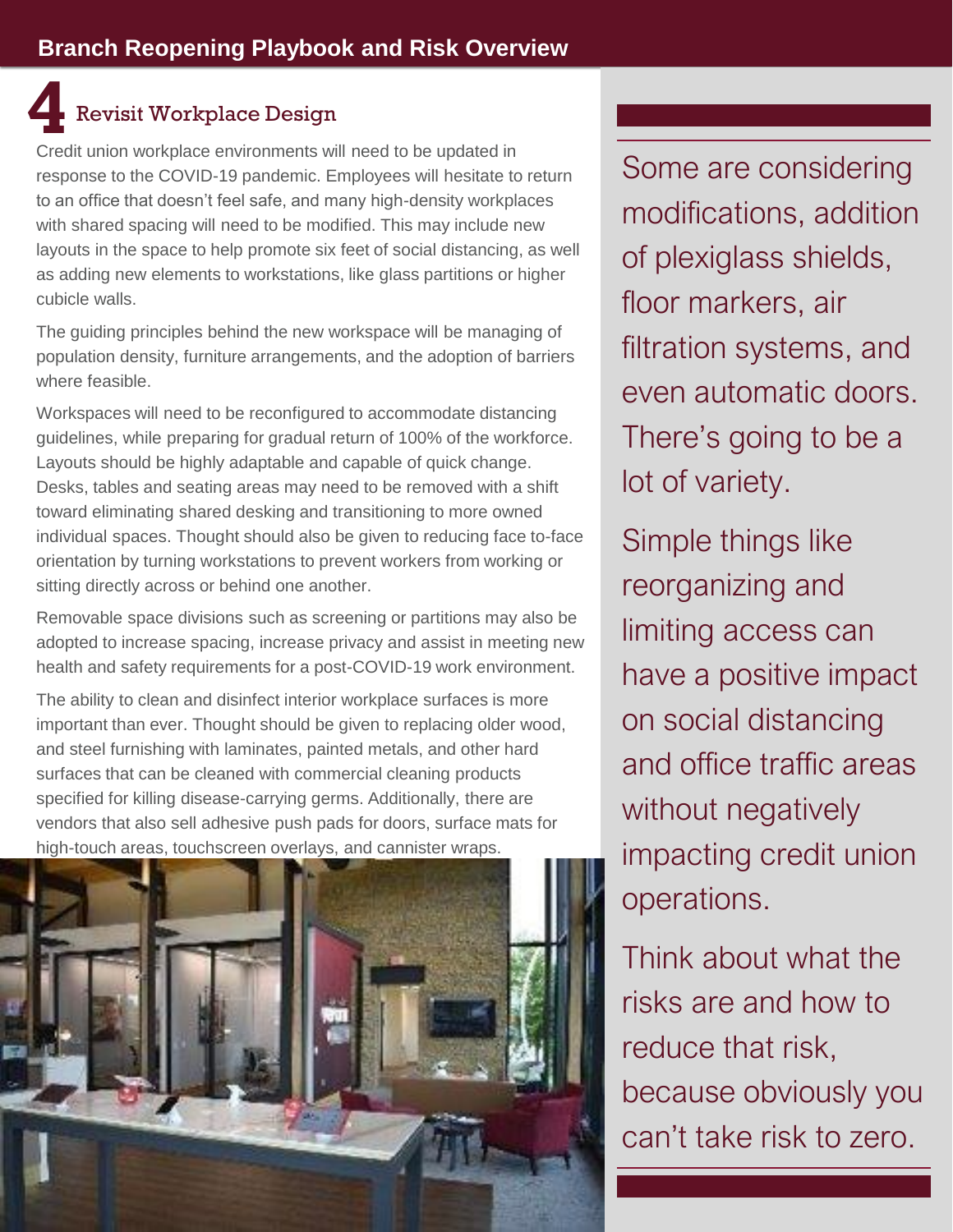### **5** Consider Screening Protocols

Subject to some state plans and in efforts to ensure safety, some credit unions may introduce screening protocols for employees and third parties (member, visitors, etc.) The [Equal Employment Opportunity Commission](https://www.eeoc.gov/laws/guidance/pandemic-preparedness-workplace-and-americans-disabilities-act?amp%3Bamp%3Bamp%3Bamp=) (EEOC) confirmed that the COVID-19 pandemic meets the "direct threat" standard for employee medical examinations and disability-related inquiries.

Credit unions will not violate the ADA by requiring employees to undergo medical examinations, such as temperature checks, or asking employees disability-related questions, such as whether the employees suffer from underlying health conditions that may make COVID-19 more severe for them. As with all medical information, an employee with a fever or an underlying health condition is subject to the ADA's confidentiality requirements.

For credit unions pursuing temperature screening, it is important that steps are taken to ensure factors such as safety, confidentiality, and compliance with all applicable state and local rules are complied with.

A few additional factors should be considered:

- **Decide who will be screened**. Some employers are screening only workers who were or may have been exposed to a person suspected or confirmed to have COVID-19; while others may screen all individual prior to entry. At all times, credit unions must ensure that selection for screening is done on a nondiscriminatory basis.
- **Decide who will conduct the screening**. This may be done by asking an individual to take their own temperature and showing the thermometer's results to a screener; to assigning certain employees the duty; to using third-party contractors with healthcare backgrounds. Regardless of who is completing the screening, consideration must be given to training protocols, the wearing of proper personal protective equipment (PPE), what type and how a thermometer may be used, and clearly defined decision-making protocols for allowing entrance and when to deny entry.
- **Determine where you will conduct screenings**. The CDC recommends that screenings be conducted before entry into a workplace. One option may be to consider a drive-thru screening process. In this scenario appropriate traffic controls, signs, and markings should be used to direct traffic and provide safe locations for testing. Consideration should given to not block exits or fire lines during the screening process.
- **Develop the documentation process**. Credit unions should determine what information will be documented, how it will be documented, and where such documentation will be confidentially stored.

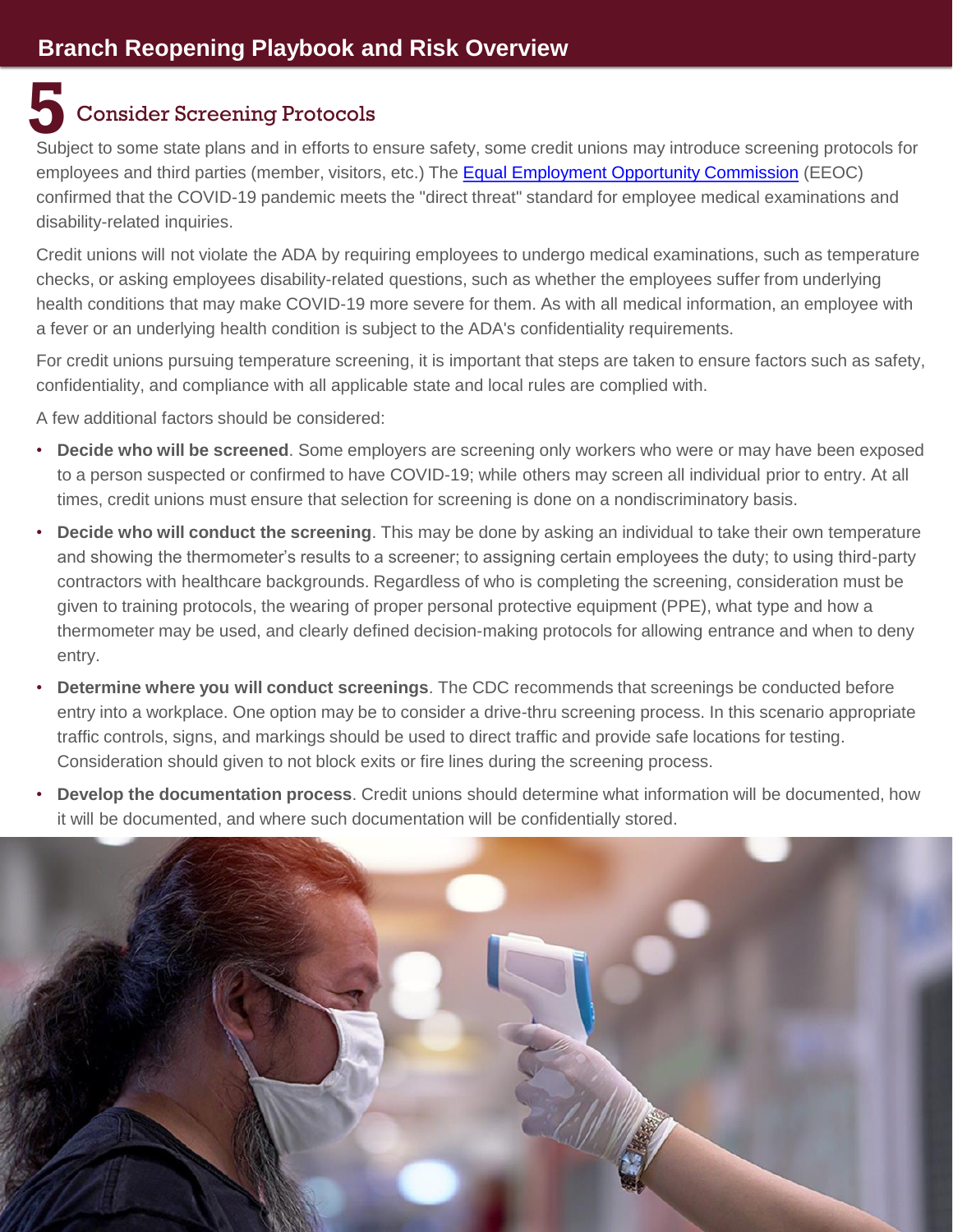## **6** Availability of Personal Protective Equipment (PPE)

While also subject to individual state reopening plans, credit unions should make every attempt to make Personal Protection Equipment (PPE) available to all employees.

Adequate supplies of PPE such as face coverings, masks, gloves, and hand disinfectant should be provided to employees, along with training and policy language on their most effective, safe, and expected use. Consideration should also be given for guidelines when to change PPE and how to properly dispose of PPE.

It may be important to properly define face coverings to include but not limited to cloth (e.g. homemade sewn, [bandanas, surgical masks, N-95 respirators, and face shields\). Credit unions should review the Centers for Disease](https://www.cdc.gov/coronavirus/2019-ncov/prevent-getting-sick/diy-cloth-face-coverings.html)  Control and Prevention's "Coronavirus Disease 2019 (COVID-19)" website for information on cloth face covers and other types of personal protective equipment (PPE),

In some cases, an employee may request to use personal PPE in lieu of credit union-provided PPE. Because such requests may require the employer to evaluate the efficiency of the substitute, consideration should be given to discouraging these types of requests, absent any specific federal, state, or local guidance to the contrary.

Credit union's handle members differently per direction of the Board and senior management. Credit unions should not prohibit members from the wearing of face coverings or masks. While there is some concern regarding increased robbery risk, some considerations are:

- Post hours of operations and guidelines for safety on the outside of the building. Have a sign saying we regret any inconvenience caused, but it is credit union policy to request brief removal of anything blocking the face for safety purposes
- Have members wait outside in the vestibule to be identified by staff before being let in or have a greeter at the door identifying members before proceeding

If you are limiting number of members in the credit union at one time have space markers allowing for proper social distancing and flow of traffic outside should a line starts to form

• Encourage members to use online banking, ATMs, ITMs and drive-throughs if entry into the office is not a necessity. Allow members into the lobby by appointment only and request a driver's license or photo ID to confirm the individual.

#### **Can we request that members / non-members remove masks for identification purposes?**

If state protocols permit, employees may request for members to lower masks from 6 feet away to confirm their identity. Post signage indicating that you will be asking them to remove them and encourage social distancing within the building.

One practice to consider is to have an employee outside the door, not only to monitor traffic but to interview members to gauge their level of anxiety. Members that don't seem to fit the standard profile should be further evaluated by trained staff and security support. Educate your members to drop their masks and look directly at the greeter or wave to the camera before reinstating their masks and conducting their transactions.

If members are unwilling to remove masks, and credit union policies do not prohibit service to members without matching their faces to photo ID, allow them to confirm identity according to the credit union's drive-through and telephone protocols (e.g. providing photo ID, confirming account information, providing an account holder password, etc.).